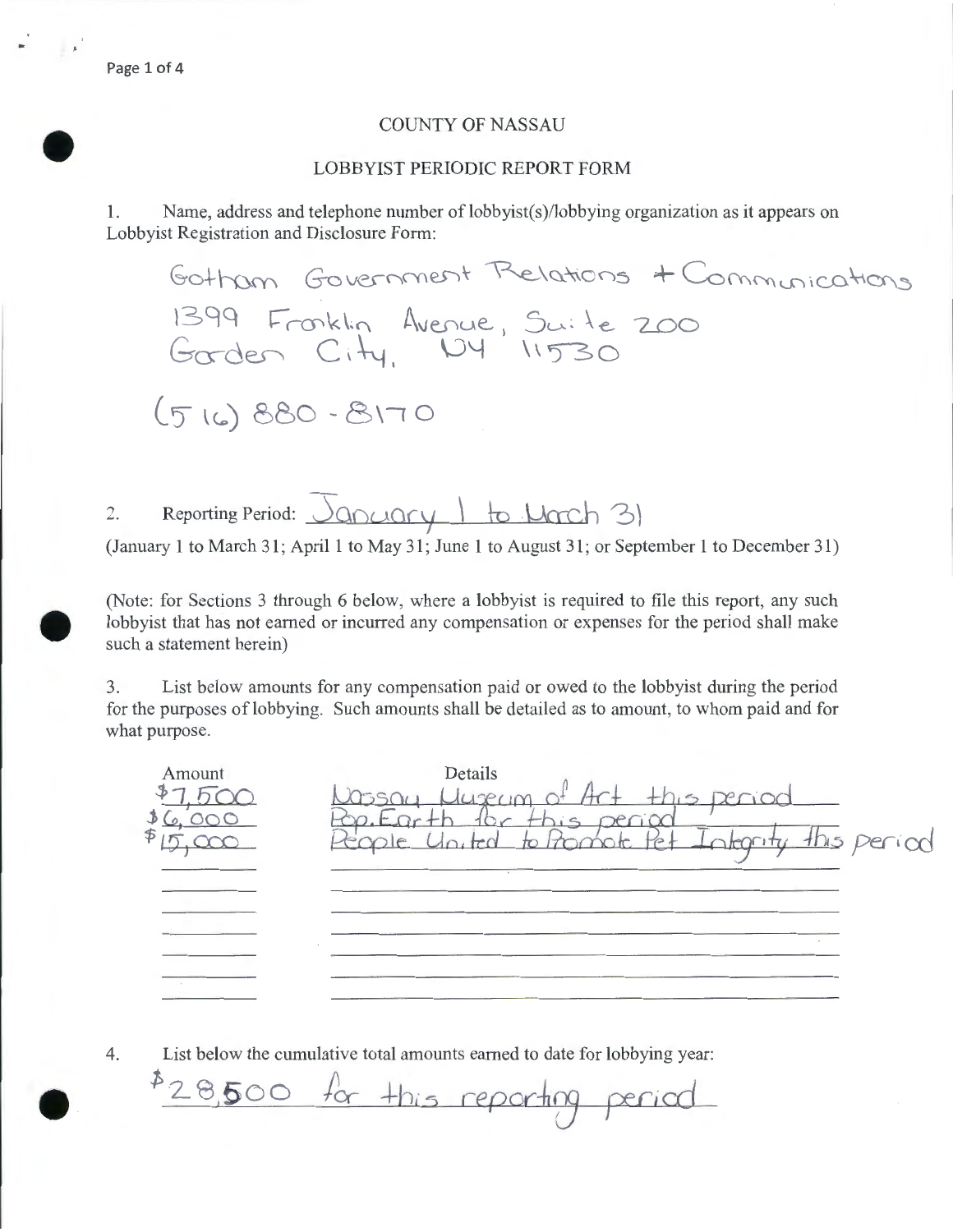Page 2 of 4

u *A* 



•

5. List below amounts for any expenses expended or incurred by the lobbyist during the period for the purposes of lobbying. Such amounts shall be detailed as to amount, to whom paid and for what purpose.

| Amount | Details<br>$L/A$ for this period |
|--------|----------------------------------|
|        |                                  |
|        |                                  |
|        |                                  |
|        |                                  |
|        |                                  |
|        |                                  |
|        |                                  |

6. List below the cumulative total amounts expended to date for lobbying year:

• (In lieu of completing 7 through 10 below, you may attach a copy of your Lobbyist Registration and Disclosure Form, provided the information has not changed.)

7. List whether and where the lobbyist(s)/lobbying organization is registered as a lobbyist (e.g. Nassau County, New York State):

Please see attached form

8. Name, address and telephone number of client(s) by whom, or on whose behalf, the lobbyist is retained, employed or designated.<br>Please see attached form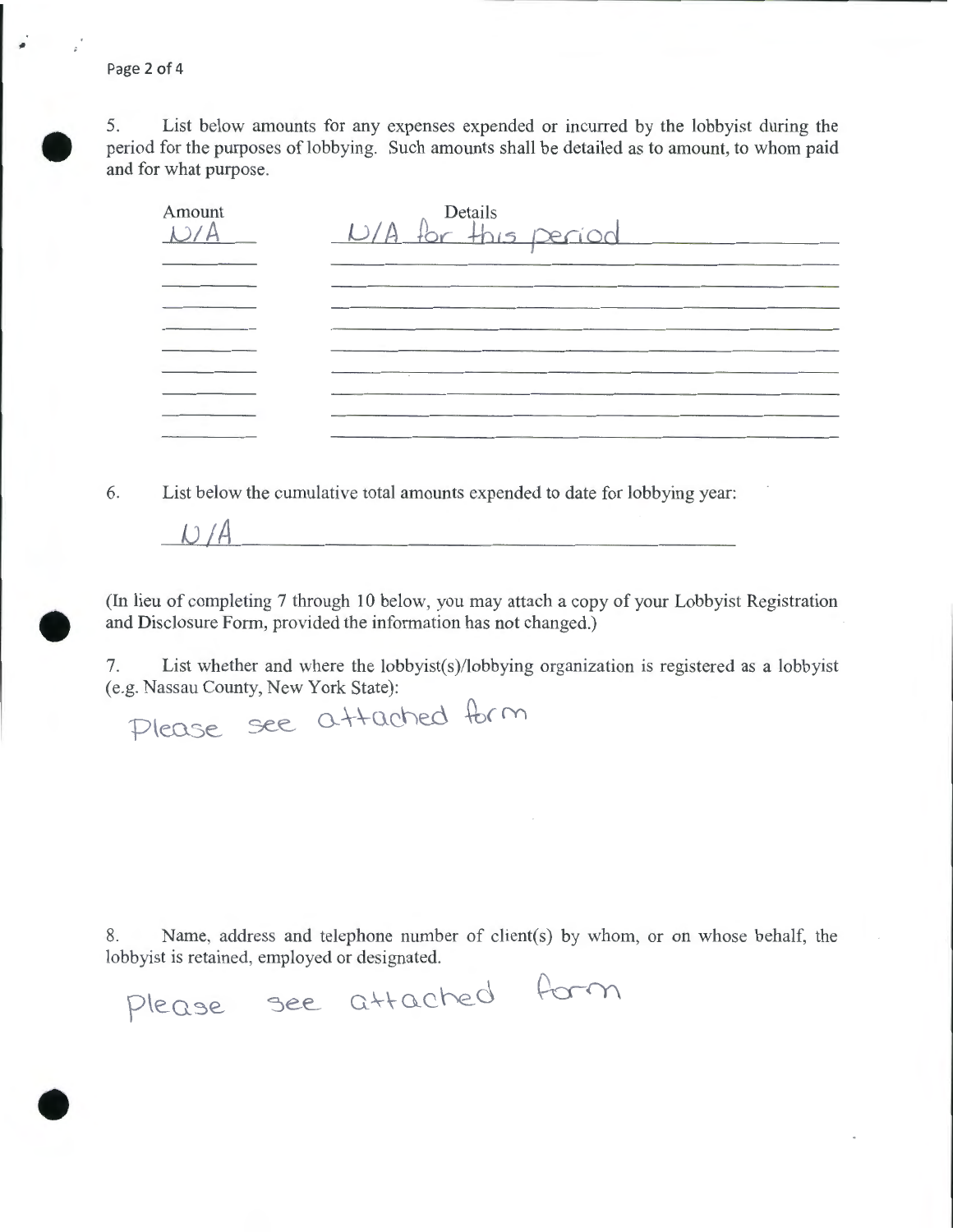$\overline{\phantom{0}}$ 

•

•

•

9. Describe lobbying activity conducted, or to be conducted, in Nassau County, and identify client(s) for each activity listed, during the Reporting Period.

Please see attached form

10. The name of persons, organizations or governmental entities before whom the lobbyist has lobbied during the period.

Lio lobaring activity this period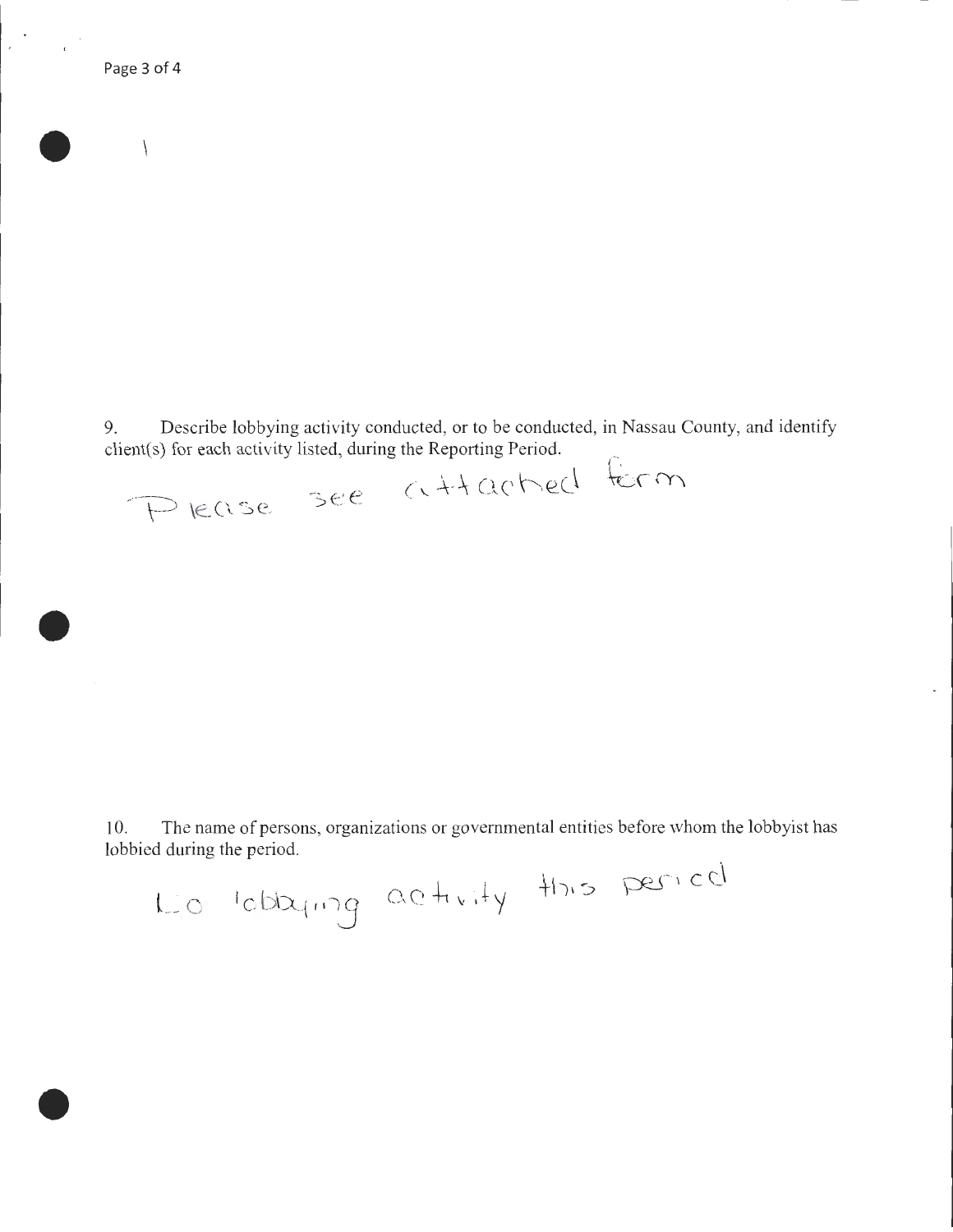$\bullet$ I understand that copies of this form will be sent to the Nassau County Department of Information Technology ("IT") to be posted on the County's website.

I also understand that upon termination of retainer, employment or designation I must give written notice to the County Attorney within thirty (30) days of termination.

VERIFICATION: I certify that all statements made on this statement are true, correct and complete to the best of my knowledge and belief and I understand that the willful making of any false statement of material fact herein will subject me to the provisions of law relevant to the making and filing of false instruments and will render such statement null and void.

Dated:  $4/11/19$  Signed:

•

Print Name:

Title:

bastuk by -Operations Womger

 $\bullet$ STATE OF NEW YORK ) SS: ) *,-;tL* Sworn to before me this -----L~---------- COUNTY OF NASSAU Day of  $\sqrt{2\rho r_l}$  , 20<sup>19</sup> NOTARY PUBLIC

IAN POULOS NOTARY PUBLIC-STATE OF NEW YORK No. 02P06371 97 0 Qualified in Nassau County MV Commission Expires 03·12-2022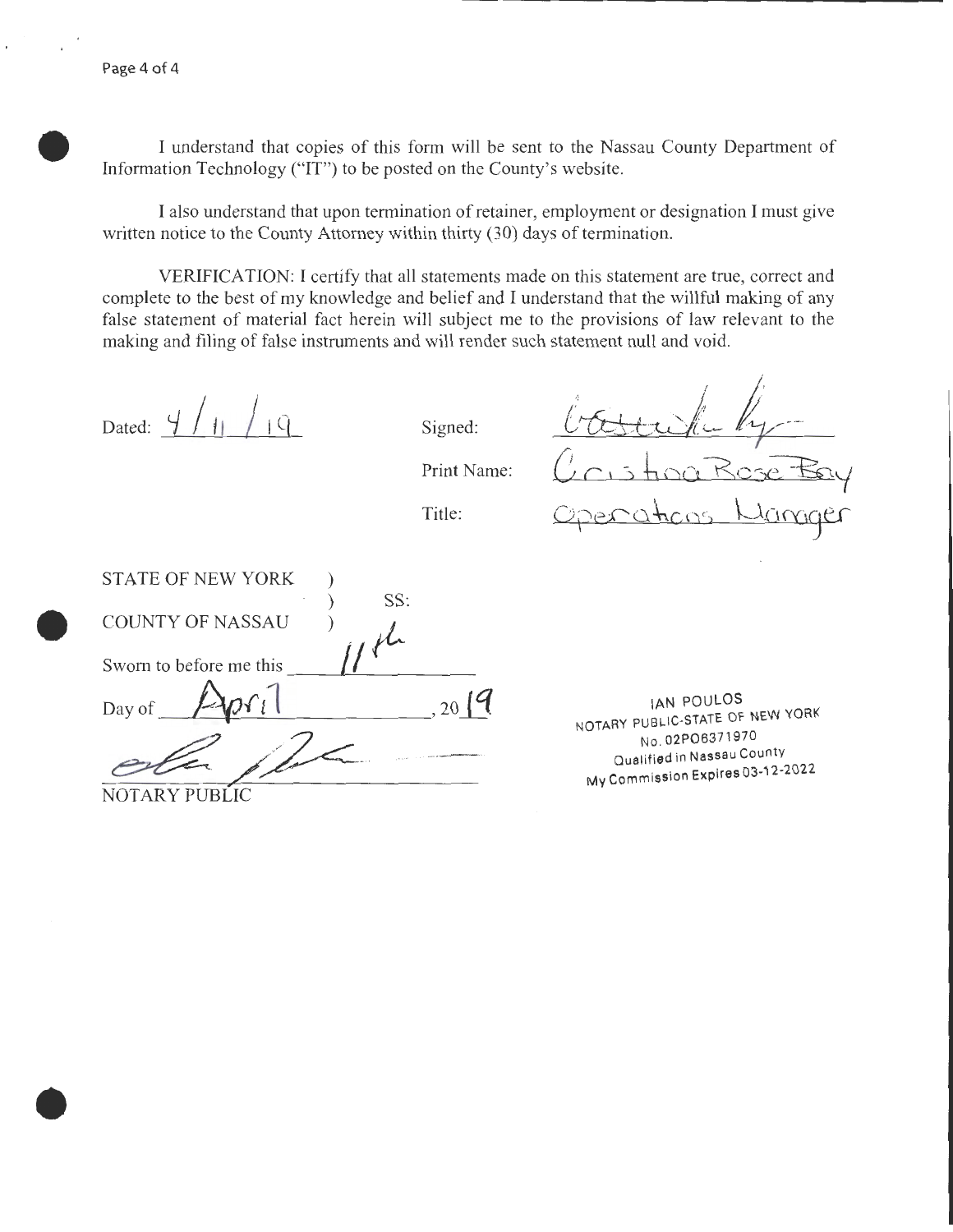- 1. Nassau County Museum of Art Phone: 516-484-9338 Address: 1 Museum Dr, Roslyn NY 11576
- 2. Pop.Earth Corp

•

•

•

Phone: 888-364-4120

Address: 100 Glen Cove Rd, Glen Cove NY 11542

3. People United to Promote Pet Integrity {PUPPI)

PO Box 7689

Garden City, NY 11530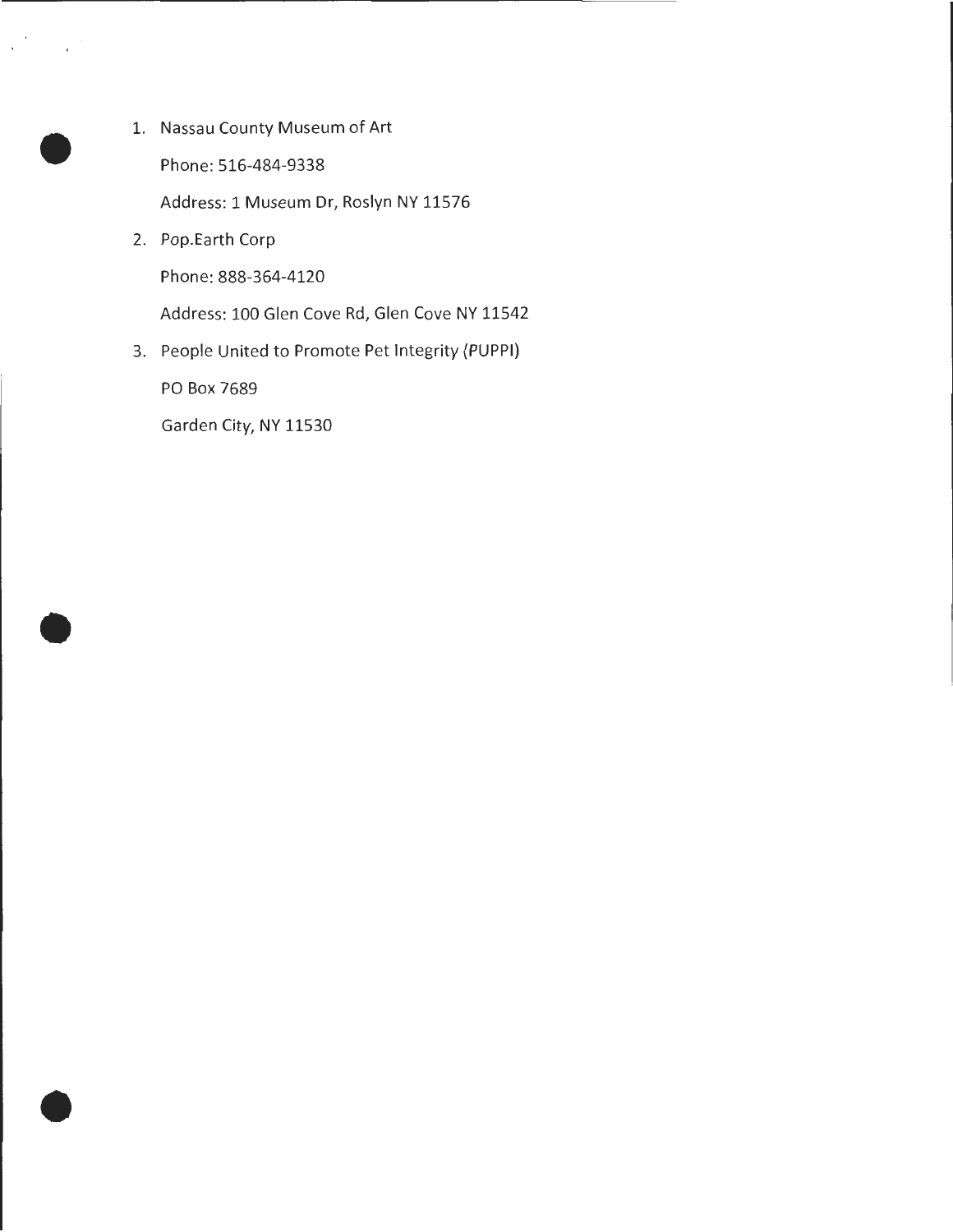

## **Via Email**

•

•

Charles Riley, Executive Director , Nassau County Museum of Art One Museum Drive Roslyn Harbor; New York 11576

Re: Agreement for Government Relations and Consulting Services.

We appreciate the opportunity to represent the Nassau County Museum of Art. We are confident that our firm will be the bridge to government and communications that your company needs.

Gotham Government Relations will begin services on February 1, 2019. The Nassau County Museum of Art shall compensate Gotham Government Relations with monthly installments of \$2,500.00 for the services. Either party may cancel this agreement without penalty upon thirty (30) days written notice.

In addition, Gotham Government Relations will be required to file an amended statement of registration \vith the New York State Joint Commission on Public Ethics .

If these terms are acceptable, please countersign this retainer and return it to our office. On behalf of Gotham Government Relations, we look forward to working with you.

TERMS AGREED TO AND ACCEPTED BY:

Bradley L. Gerstman, Esq. Partner, Gotham Government Relations

 $_{\text{Date:}}$  2/11/19

Date:  $\mathbb C$ 

**Charles Riley** Executive Director, Nassau County Museum of Art

1399 franklin Averiue, Suite ZOO Garden City, NY 115.30 P: 516.880.8170. F: 516.880.8'171

> www.GothamGR.com . www.GcrstmanSchwartz.com New York City • Long Island • Albany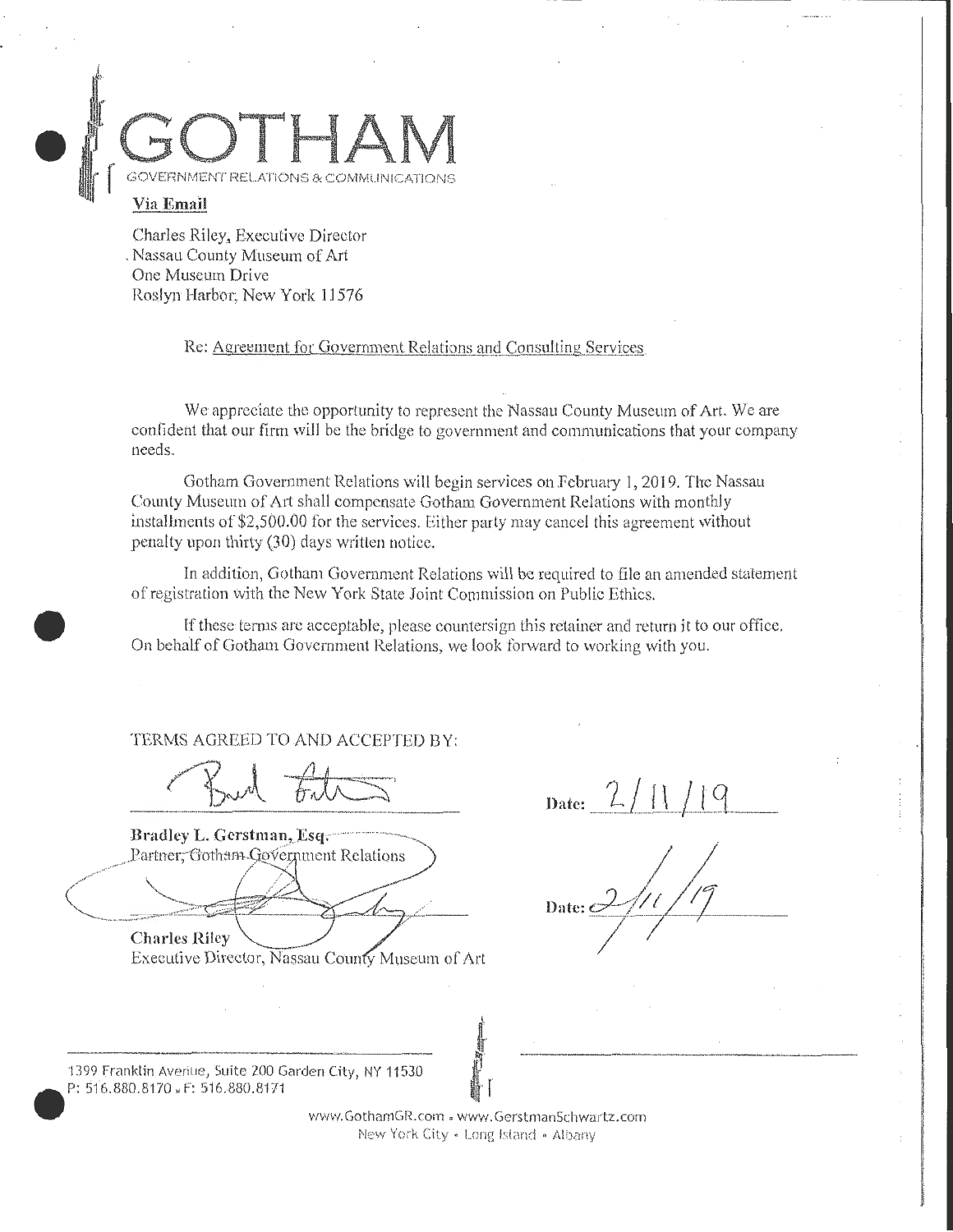

September 27, 2017

Debbie Stone Pop.Earth Corporation 32 Bond Street Westbury, NY 11590

•

Re: Amendment to Government Relations Services

We appreciate the opportunity to continue to represent Pop.Earth Corporation. We are confident that our firm will continue to be the bridge to government and communications that your company needs.

Gotham Government Relations will continue lobbying services on October 1<sup>st</sup>, 2017. Pop.Earth Corporation shall compensate Gotham Government Relations with monthly installments of \$3,500.00 for the lobbying services.

In addition, Gotham will be required to file an amended statement of registration with the New York City Clerk's Office and Joint Commission on Public Ethics (JCOPE). Beginning October 1st, 2017 either party may cancel this agreement without penalty upon thirty (30) days written notice.

If these terms are acceptable, please countersign a copy of this retainer and return it to our office .

On behalf of Gotham Government Relations, we look forward to working with you.

TERMS AGREED TO AND ACCEPTED BY:

AGREED TO AND ACCEPTED BY:<br>Bull Full Date: 9 27 2017

Bradley L. Gerstman. Esq. Partner, Gotham Government Relations

 $\text{Date:}$  9/27/17

Debbie Stone Founder, Pop.Earth Corporation

1399 Franklin Avenue, Suite 200 Garden City, NY 11530 P: 516.880.8170 · F: 516.880.817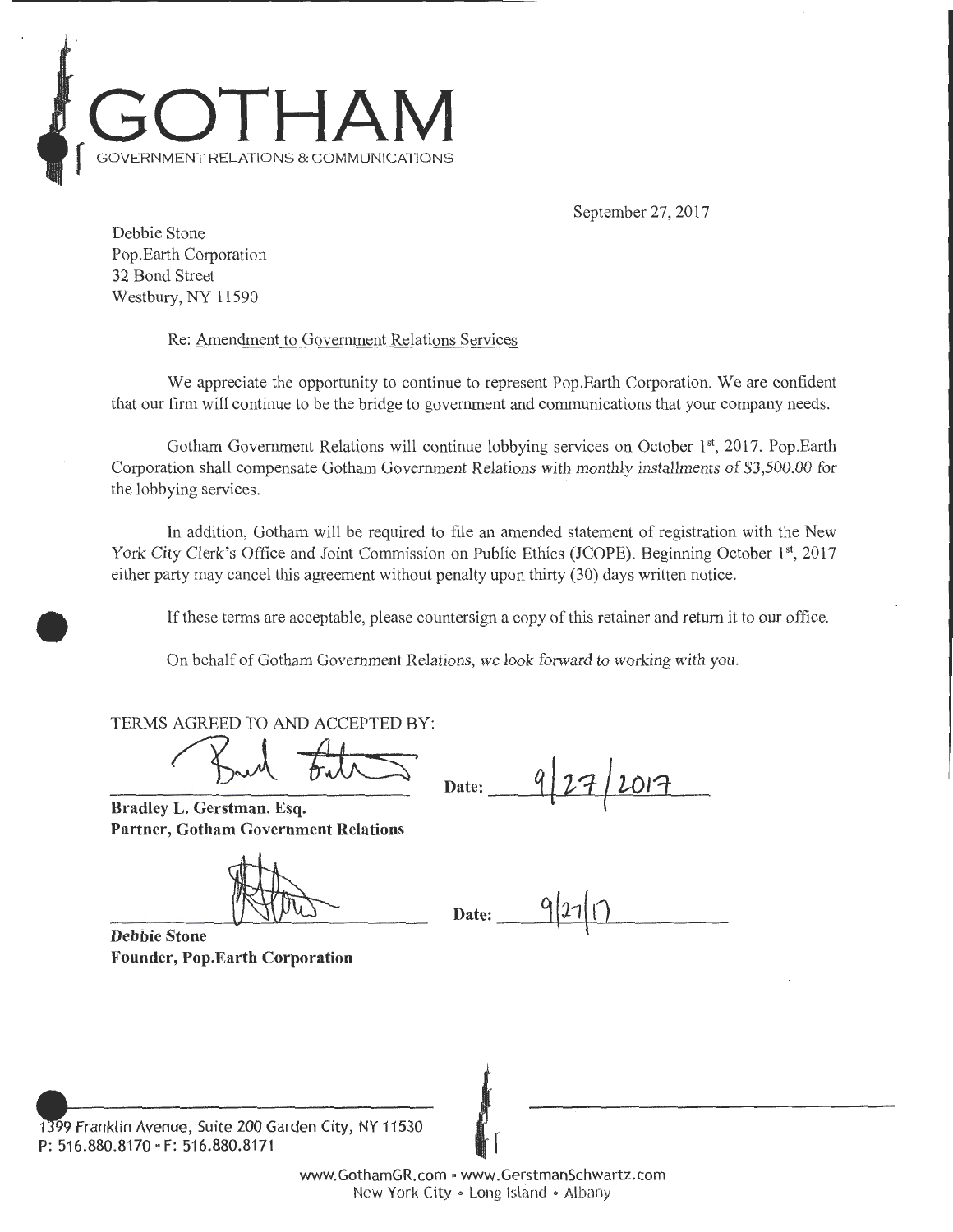

January 1, 2019

New York State Joint Commission on Public Ethics 540 Broadway Albany, New York 12207

Office of the City Clerk, lobbying Bureau 141 Worth Street New York, NY 10013

Please be advised that the agreement between Gotham Government Relations llC and Pop. Earth Corporation is amended as follows:

Beginning January 1, 2019, the monthly fee is reduced from \$3,500.00 to \$2,000.00.

All other original services, terms and conditions set fourth in the agreement dated September 21, 2018 remains in full force and effect.

AGREED TO AND ACCEPTED BY:

•

Bradley Gerstman, Esq.

**Gotham Government Relations** 

Debbie Stone, Founder

Pop.Earth Corporation

Date

 $1/1/9$ 

Date

1399<br>P: 5 1399 Franklin Avenue, Suite 200 Garden City, NY 11530 P: 516.880.8170 . F: 516.880.8171

www. GothamGR.com .. www. GerstmanSchwartz.com New York City ~ Long Island + Albany